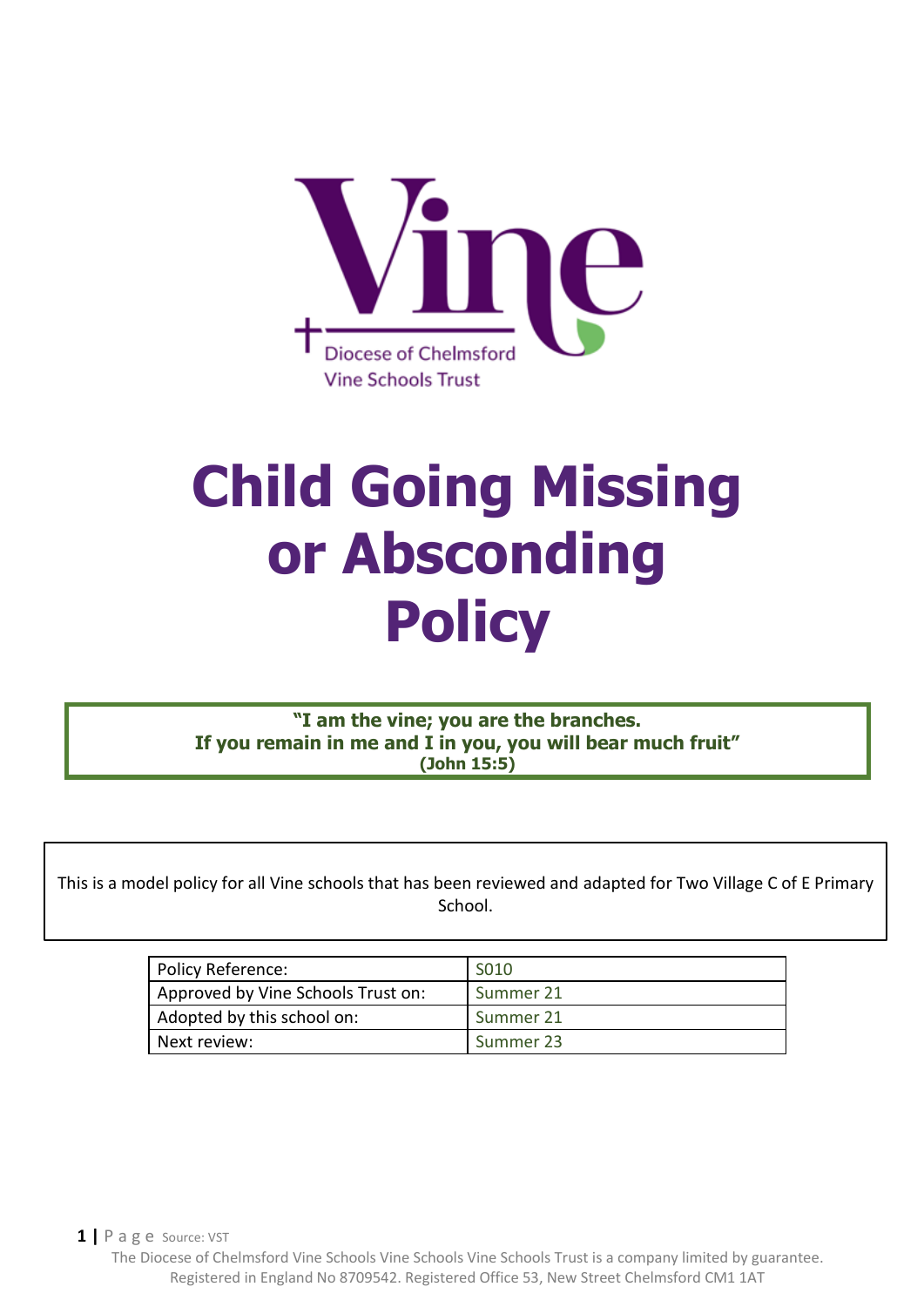

## **Vision & Values**

**V Valuing every person I Inspiring great teaching N Nurturing academic excellence and Christian Character E Excelling, unlocking great potential**

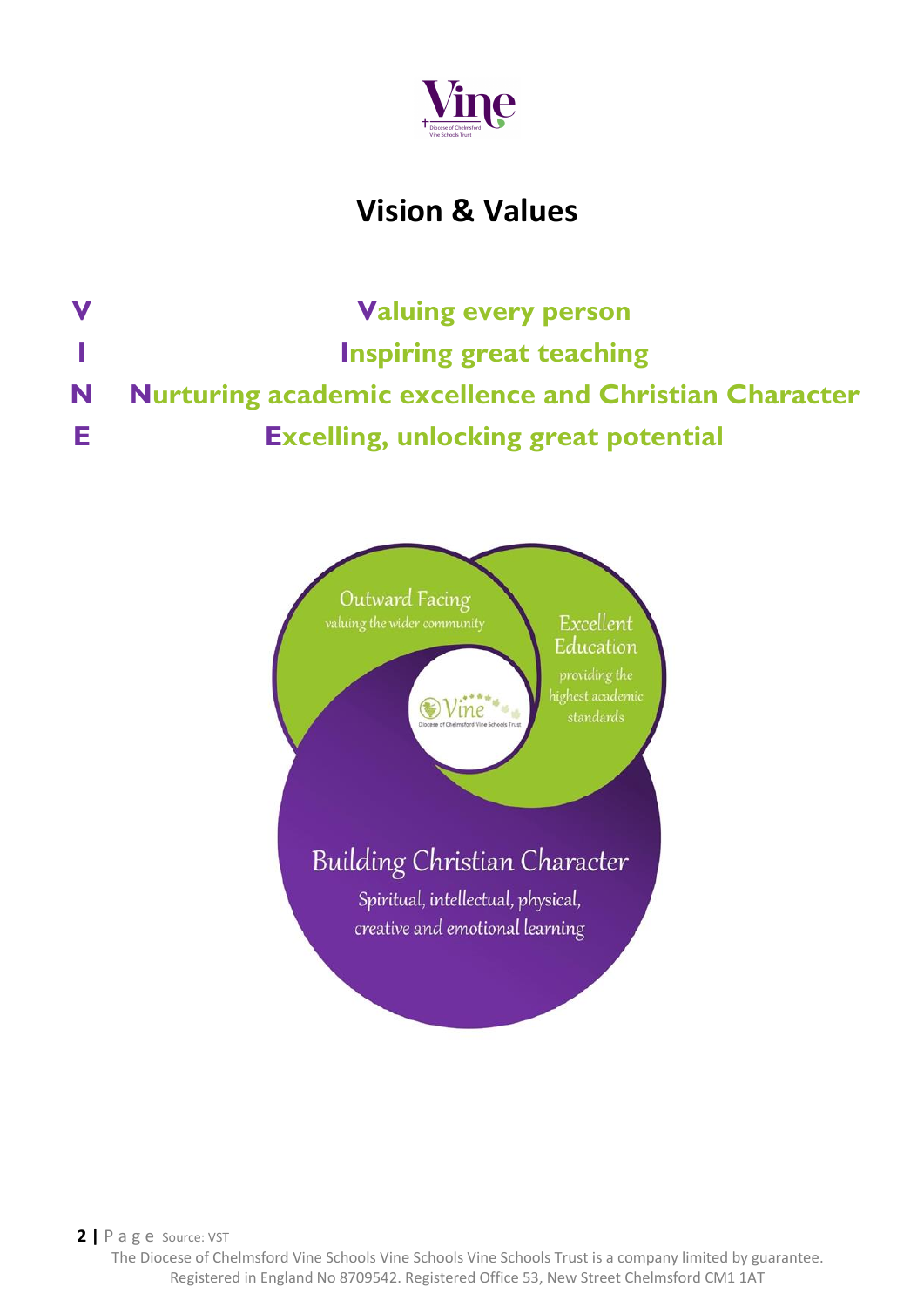Please note – this is NOT a policy for Children Missing Education (CME). For CME guidance and procedures, Essex VST Schools should go to Essex Schools Infolink [https://schools.essex.gov.uk/pupils/education\\_compliance/Pages/children\\_missing\\_education.aspx](https://schools.essex.gov.uk/pupils/education_compliance/Pages/children_missing_education.aspx) VST Thurrock schools should go to <https://www.thurrock.gov.uk/children-missingeducation/overview>

#### **Changes to previous edition – minor formatting changes**

#### **CONTENTS**

- 1. Overview
- 2. Objectives
- 3. Strategies
- 4. Children who run
- 5. Looking for the missing child
- 6. What to do when the child is found
- 7. What if the child has SEN?
- 8. Understanding why the child has run away
- 9. Outcomes

Appendix A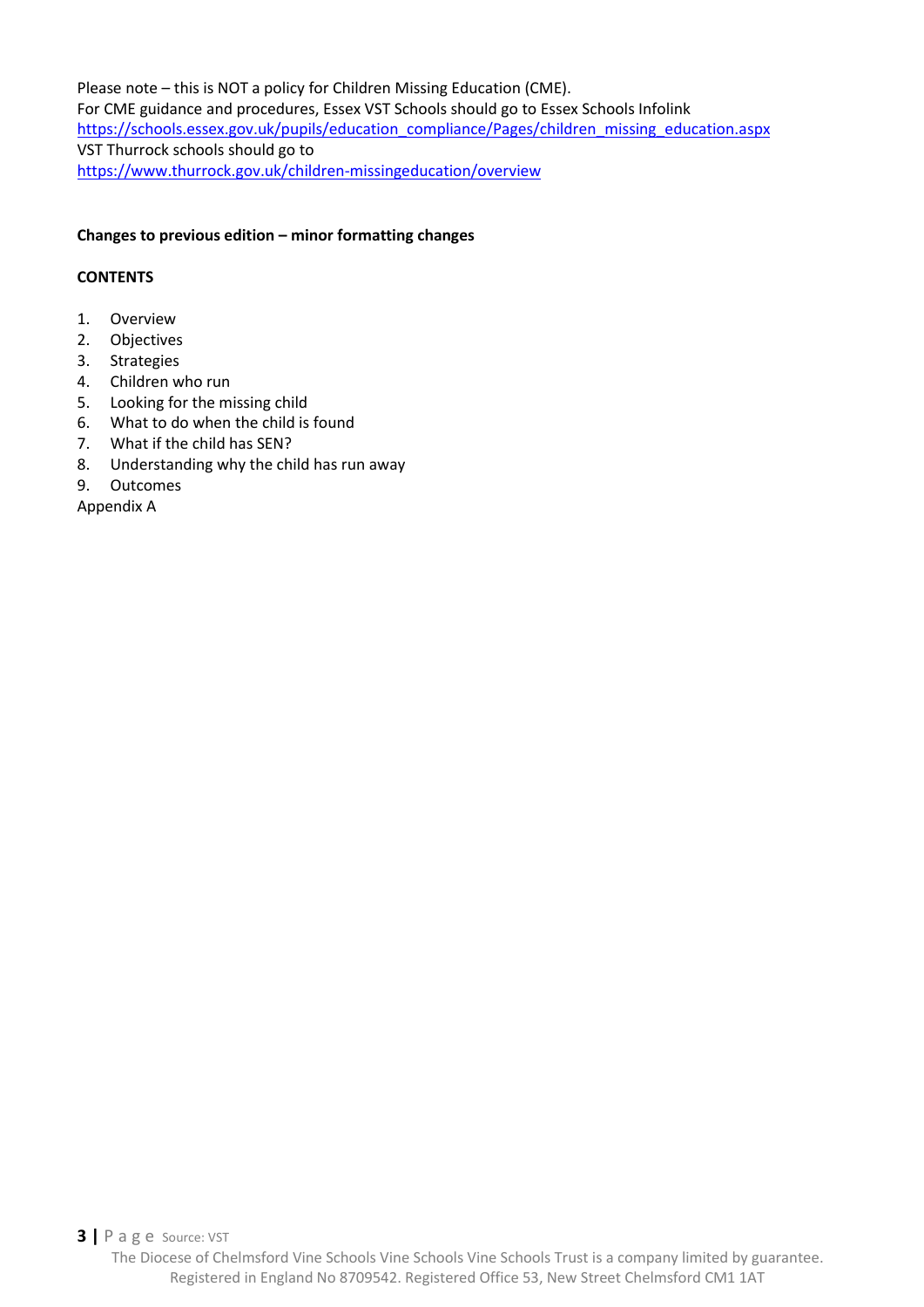#### **1. Overview**

This policy is put in place to ensure that every action possible is taken to secure the quick and safe return of a child if they go missing or abscond from school.

#### **2. Objectives**

- To locate any missing child quickly
- To ensure that children who leave school during the school day only do so with the head teacher's, teachers or office staff's permission and that they are accompanied by an authorised adult.
- To ensure that the building, grounds and play areas are safe and secure during school hours.
- To ensure that staff keep children under proper supervision at all times.
- To ensure that if a child 'goes missing' during the school day, he/she is located quickly and returned safely to school.

#### **3. Strategies**

- If the child has gone missing at the end of the school day members of staff may take the most appropriate route home to look for the child. They should also enquire whether the child is likely to have gone to a relative's house, an after-school club or a friend's house and explore these routes as well.
- If a child goes missing during an outing or school visit, the teacher in charge must ensure that the remaining children are safely cared for by the other staff and adults. The teacher in charge must also inform the headteacher, immediately, and the rest of this policy will be applied.
- If a child cannot be found when he/she should be in school, the head teacher or a deputy head teacher must be notified immediately and told when and where the child was last seen. Time is of the essence and prompt actions must be taken by all.
- The remaining children must be left safe in the care of suitable staff. All other available staff will conduct a thorough search of the child's classroom, play areas, storage areas, toilets, the school building and the school grounds.
- If the child is not found within a short period of time, the head teacher or deputy head teacher will advise that the parents/carers **must** be called.
- Members of staff who are not supervising children, should, (with their mobile phones), search the area in the immediate vicinity of the school.
- An urgent but thorough search should be made of the immediate vicinity and if the child is not found quickly the head teacher must be notified and take swift action.
- Under direction of the head teacher or deputy head teacher, the parents/carers will be notified that their child is missing.
- If a member of staff finds the child the head teacher or deputy head teacher must be told at once. They will ensure that relevant parties are notified.
- The head teacher or deputy head teacher will investigate how the incident occurred and will take appropriate action to ensure that similar events do not happen again.

#### **4. Children who run**

- If staff fear that a child is likely to run out of the school grounds, a swift and urgent check must be made to ensure exit routes are secure – e.g. gates around drop off and pick up time.
- If a child does manage to leave the school site and is in the eye line of adults, the adult should seek other adult assistance and call after the child or try and talk to the child to try and get them to come back.
- The member of staff will alert other members of staff and search the immediate vicinity, taking a mobile phones/walkie talkie with them. One member of staff alerts the head teacher or deputy head teacher. The head teacher or Deputy will then advise of the appropriate action and will advise that the parents/carers must be called and consider any additional action.
- If a member of staff finds the child the head teacher or deputy head teacher must be told at once. They will ensure that relevant parties are notified.

#### **4 |** P a g e Source: VST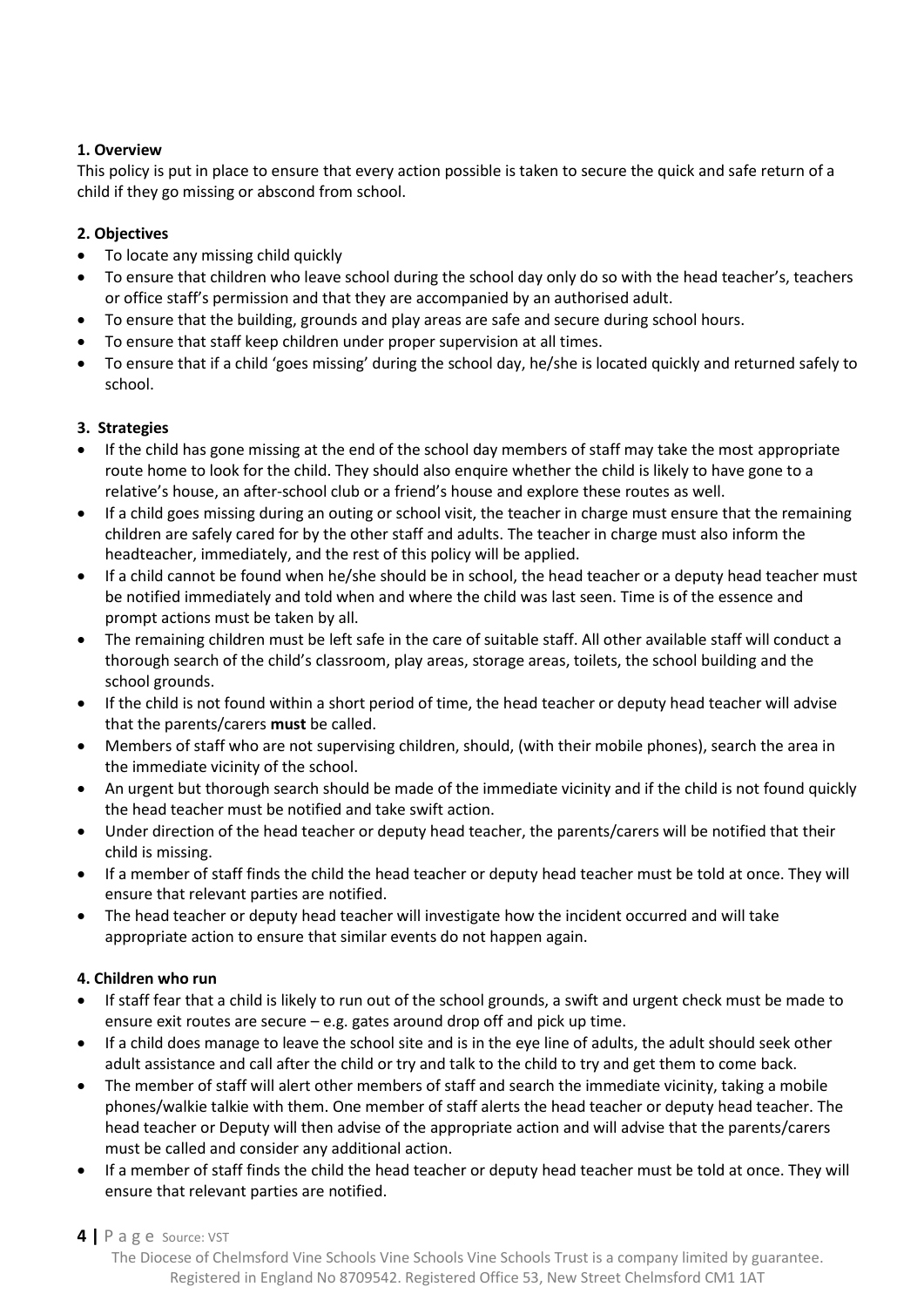- The head teacher or deputy head teacher will investigate how the incident occurred and will take every appropriate action to mitigate against similar events happening again. This may include an individual risk assessment.
- The school will offer a meeting with the parents/carers of any children who run from school The school must also consider contacting the police if:
	- This is uncharacteristic behaviour for the pupil
	- The child was under a large amount of stress
	- The school believes the child to be in danger

#### **5. Looking for the pupil**

It is recommended to send teachers or other members of staff who know the child well to look for him/her. The school may know of particular places the child likes or feels comfortable in. For example, he/she may feel safe and comfortable at a particular friend's house. It is also possible that, having run away, the child will not kno where to go. It is therefore worth looking for him/her near the school.

#### **6. What to do when the pupil is found**

When the child is found and returned to school, the focus must be on establishing why the child decided to leave the school site. It should:

- Seek to explain clearly to the child, in an age appropriate way, why their behaviour left them unsafe.
- Seek to understand why the child took this action. Was it because of something that happened in school? Was it because of something happening outside of school?
- Establish whether the child feels safe in school.
- School should then consider ways of ensuring the child does not repeat this action.
- This might involve looking at behaviour strategies for coping with stress. For example, school might provide a 'safe place' the child can go to for 'time out'.
- School might also encourage the child to speak to a particular member of staff if he/she begins to feel upset, angry or stressed.

#### **7. What if the pupil has SEN?**

If the child that has gone missing or absconder has special education needs (SEN), the behaviour may be associated with his/her learning difficulties. Strategies to support the child in managing this behaviour should be identified and shared with all staff involved with the child. This may form part of the One planning process or require a specific risk assessment.

#### **8. Understanding why the child has run away**

It is important to establish why the child might have run away. This will help it to decide how to deal with the situation. Some questions, for the school and parents/carers, to help identify the cause are:

- Does the child have a relevant special educational need that might contribute to his/her decision to run away?
- Has something happened in the child's life outside school that might affect his/her behaviour in school?
- Is there a specific place or person at the school that has prompted this behaviour?
- Has the child experienced acute stress at school for any reason?
- Is he/she a victim of bullying?
- Has this happened before?

#### **9. Outcomes**

The safety of all children will be given our highest priority. A missing child should be an extremely rare happening. This policy is designed to put into place swift and effective actions to locate any missing child and to notify and involve parents and relevant parties at every appropriate point.